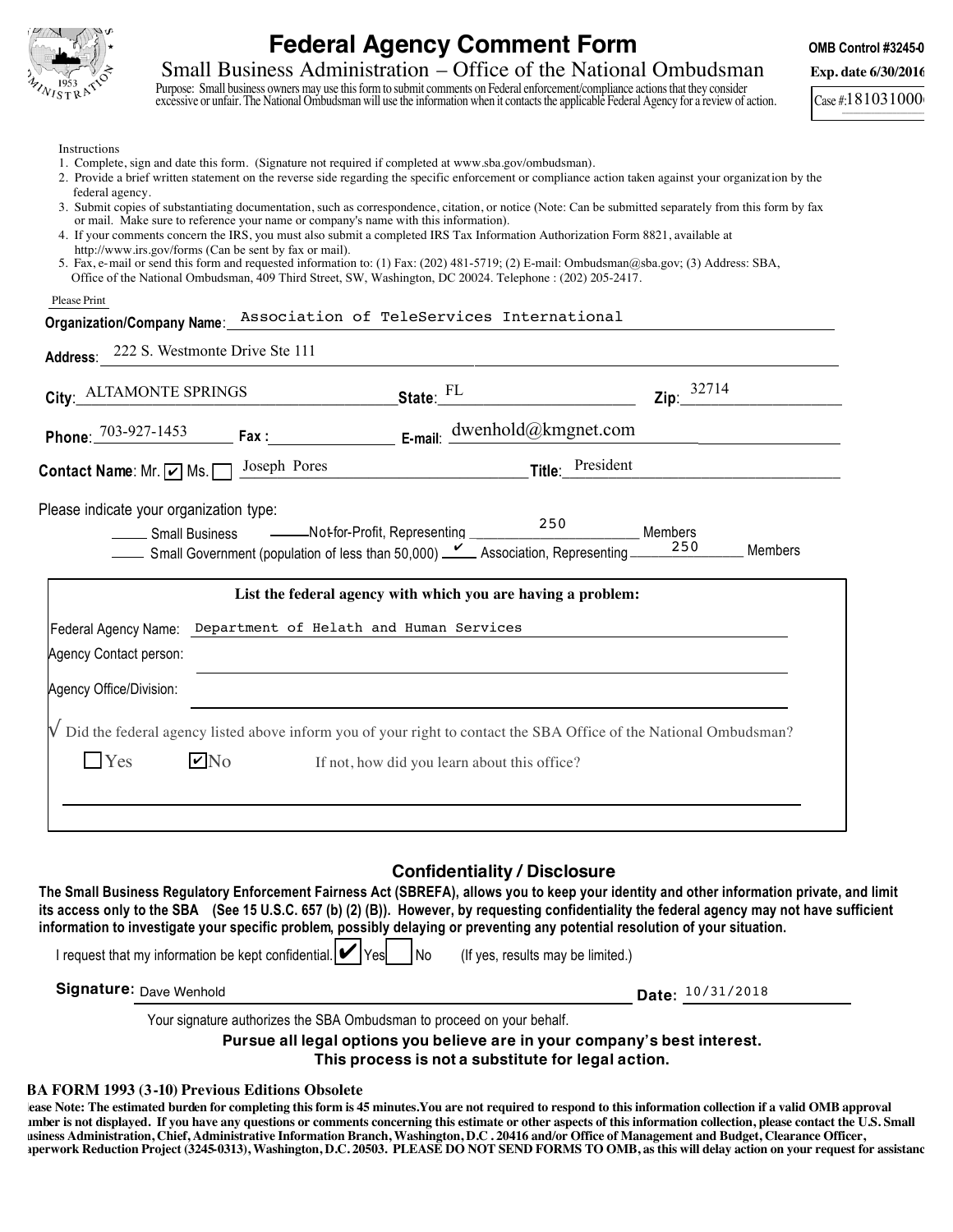On behalf of the Association of TeleServices International (ATSI), we would like to submit our comments to address an issue that is creating unnecessary burdens on the small businesses in our industry. ATSI is the international association of telephone answering services. There are over 2,700 telephone answering services in the country that employ 45,000 Americans who handle over 3.6 billion calls annually for other Americans in need of assistance. Our members provide after-hours telephone answering services for all types of industries including public utilities, public safety offices, crisis centers like rape and suicide hotlines, and many different medical clients. Chances are if someone is in crisis after hours and calls for help, they are talking to a telephone answering service.

This submission will demonstrate how the current Health Insurance Portability and Accountability Act requirements create a tremendous burden to our industry. The original intent of HIPAA is admirable but unfortunately the unintended consequences of over-regulation have put an unreasonable financial burden on many small businesses, especially ours.

The average answering service business annual gross revenues are a little over \$500,000 with razor thin profit margins. Many of these small companies are multi-generational businesses that have serviced the local communities for decades. The current burden includes compliance training for every employee, the need to have a compliance officer, increased insurance premiums and additional hardware and software needed to simply comply with HIPAA is astounding and costs thousands of dollars a year. These are unnecessary expenditures for an industry that is simply a pass-through messaging service.

For example, the majority of our members who handle after-hours medical calls handle little to no Protected Health Information (PHI). This is the example of most of our calls ("Hi, this is Jane Doe, my son has a fever of 102 and I would like to get him in to see the doctor first thing in the morning, please call me back at….").

For most of our members that is the extent of the call and should not constitute a violation of any Protected Health Information. As a matter of fact, the call from Jane Doe to her doctor is her consent to share this information for the purpose of setting up a consultation. Unfortunately, many fear that the government would consider this a violation and to that end there has been an entire HIPAA compliance niche market created to sell, or scare, small businesses into buying everything from additional training seminars, Business Associate Agreement software, programs, compliance consultants, insurance and even legal advice that is strictly HIPAA centric. All of this expense for passing on a message from Jane Doe about her child with a fever through a phone or text message.

I would like to highlight some additional expenses that clearly demonstrate the burden placed upon the telephone answering services industry. Some of the areas impacted within a company's operation include:

• Increased costs for new or additional Error & Omission insurance to include higher coverage in the event of litigation

• Employee training and awareness (approximately 40 hours a year equating to around \$1000 per year per employee). Tracking the employee training compliance also adds additional costs

- Training/Staffing an In House Privacy Officer, therefore incurring additional payroll costs
- Documenting all policies and procedures including training